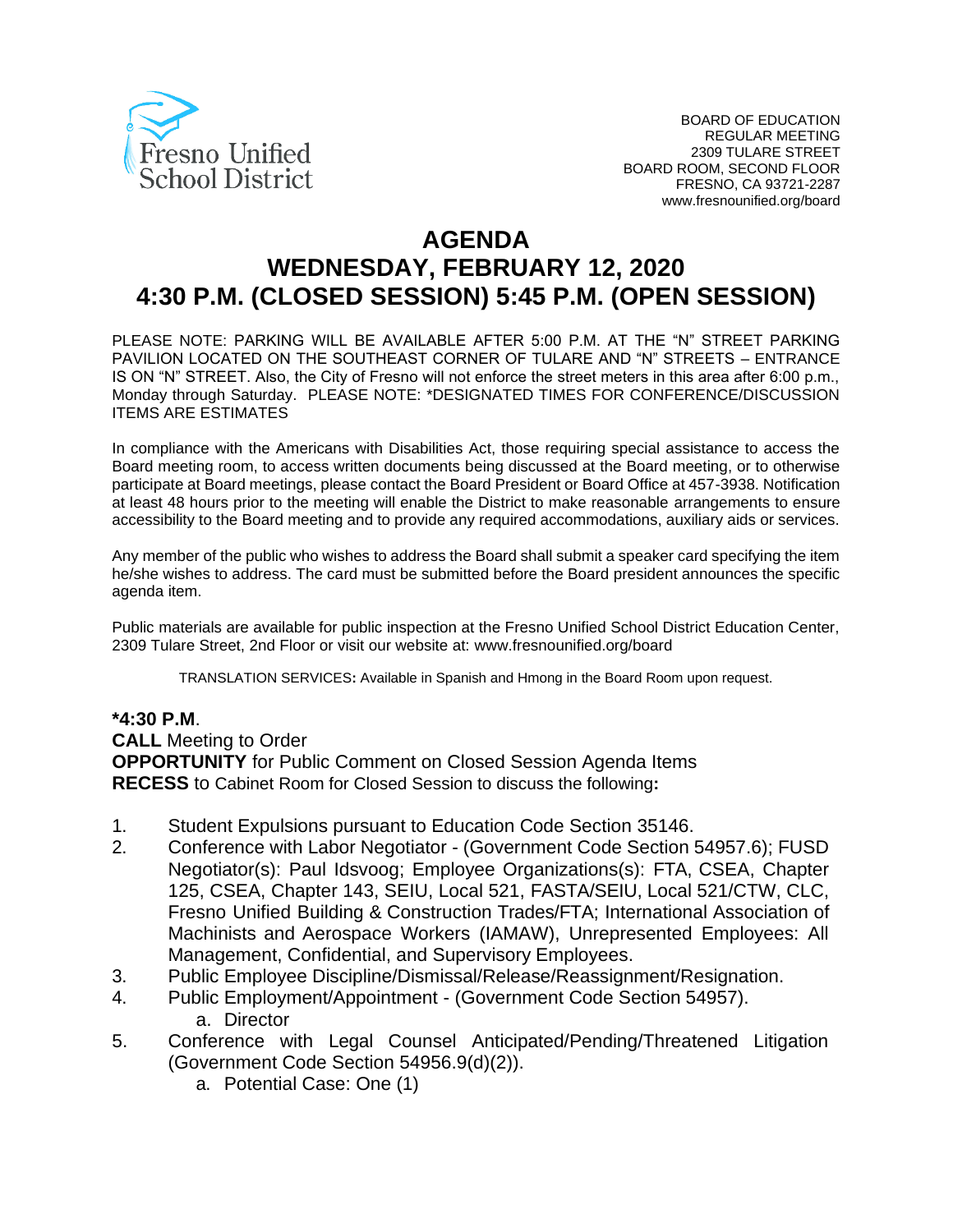**5:45 P.M., RECONVENE** and report action taken during Closed Session, if any.

# **PLEDGE OF ALLEGIANCE**

A parent who has had a positive impact at Del Mar Elementary School will lead the flag salute.

## **HEAR Reports from Student Advisory Representatives**

An opportunity is provided to hear comments/reports from Student Advisory Representatives from JE Young High School. Contact person: Kim Mecum, telephone 457-3731.

#### **RECOGNIZE High School Athletic Teams/Athletes for the 2019/20 School Year – Fall Season**

The following Fresno Unified student athletic teams/athletes will be recognized for the 2019/20 school year – fall season, which include CIF Central Section Champions and CIF State Qualifiers:

• Fresno High School Girls Cross Country Team - Division 4 State Qualifiers. Head Coaches - Jesus Campos

#### **RECOGNIZE All-State Student Musicians**

Two Fresno Unified student musicians auditioned and were chosen to be a part of the highly selective California All-State Honor Ensembles.

- Isley Parada, a junior trumpet player from Sunnyside High School, will perform as a member of the High School Symphonic Band.
- Xavion Torres, a seventh-grade student at Computech, will be playing viola in the Junior High School Orchestra.

Both ensembles will be featured at California State Music Educators Conference in Fresno. Isley will perform with the high school instrumental ensembles at the Saroyan Theatre on February 23, 2020, at 9:00 a.m. Xavion will perform at the Saroyan Theatre on February 23, 2020, at 1:00 p.m.

### **HEAR Report from Superintendent**

### **BOARD/SUPERINTENDENT COMMUNICATION**

### **OPPORTUNITY for Public Comment on Consent Agenda Items**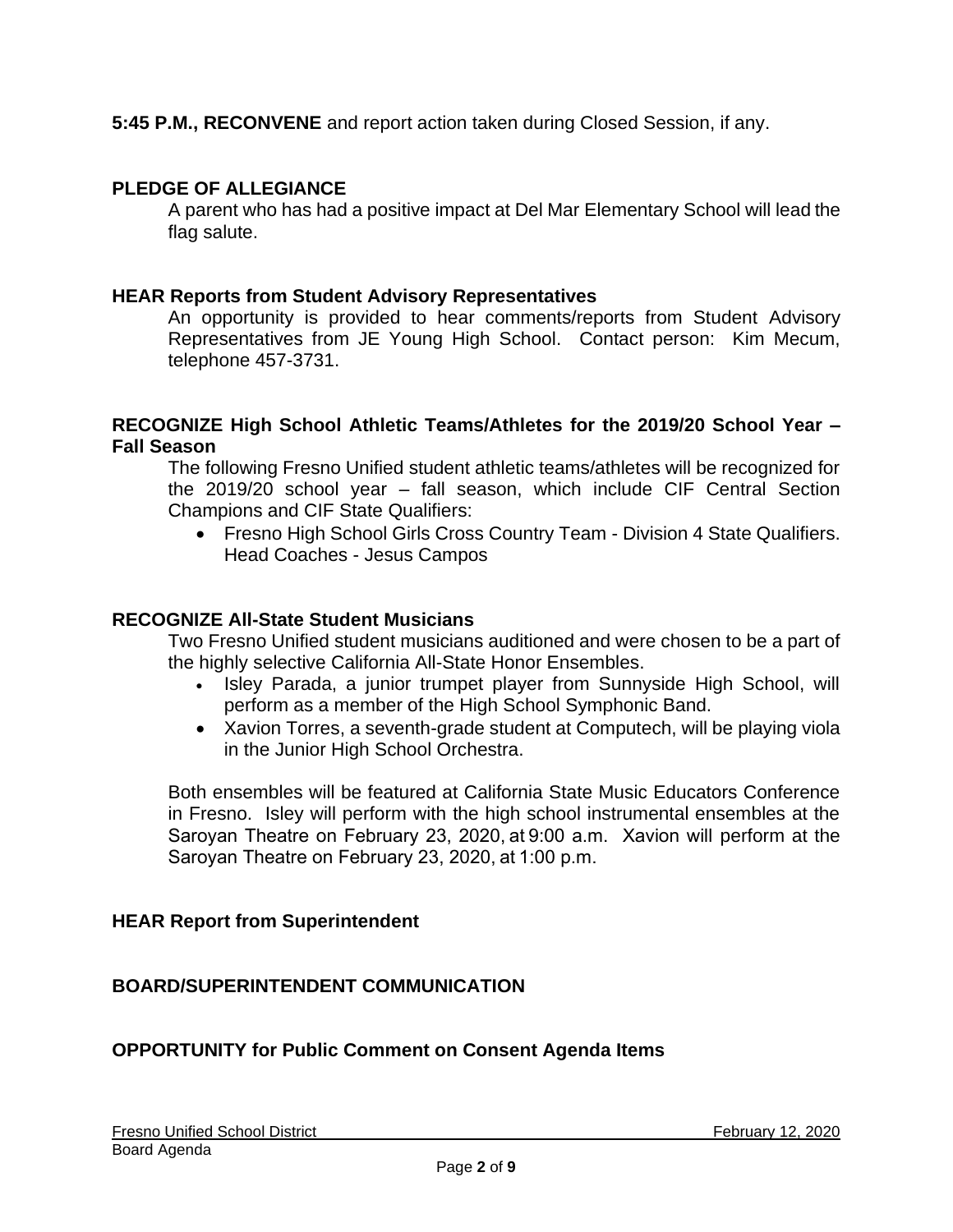**ALL CONSENT AGENDA** items are considered to be routine by the Board of Education and will be enacted by one motion. There will be no separate discussion of items unless a Board member so requests, in which event, the item(s) will be considered following approval of the Consent Agenda.

# **A. CONSENT AGENDA**

#### **A-1, APPROVE Personnel List**

Included in the Board binders is the Personnel List, Appendix A, as submitted. The Superintendent recommends approval. Contact person: Paul Idsvoog, telephone 457-3548.

#### **A-2, ADOPT Findings of Fact and Recommendations of District Administrative Board**

The Board of Education received and considered the Findings of Fact and Recommendations of District Administrative Panels resulting from hearings on expulsion and readmittance cases conducted during the period since the January 29, 2020 Regular Board Meeting. The Superintendent recommends adoption. Contact person: Kim Mecum, telephone 457-3731.

#### **A-3, APPROVE Minutes from Prior Meeting**

Included in the Board binders are the draft minutes for the January 29, 2020 Regular Board Meeting. The Superintendent recommends approval. Contact person: Robert G. Nelson, telephone 457-3884.

#### **A-4, APPROVE Provisional Internship Permits**

Included in the Board binders are Provisional Internship Permit recommendation to rehire or hire upon Board approval. The Superintendent recommends approval. Fiscal impact: There is no fiscal impact to the district at this time. Contact person: Paul Idsvoog, telephone 457-3548.

#### **A-5, APPROVE Use of Individual Piggyback Contract**

It is recommended the Board approve the piggyback contract listed below for use during the remainder of 2019/20 for efficient and cost-effective procurement of technology equipment. This contract replaces one approved by the Board on June 12, 2019, as the contracting agency recently re-bid the equipment and therefore the approval needs to be updated. Use of piggyback contracts is allowed under Public Contract Codes 10299 and 20118, and is a best practice that takes advantage of competitive pricing from a contract formally bid by another school district or public agency.

| Piggyback Contract                         | Supplier                    | Est. Annual \$ |
|--------------------------------------------|-----------------------------|----------------|
| <b>Monterey County Office of Education</b> | CDW-Government \$15,000,000 |                |
| (CalSave) Contract 530067,                 |                             |                |
| Technology Equip & Software                | (Vernon-Hills, IL)          |                |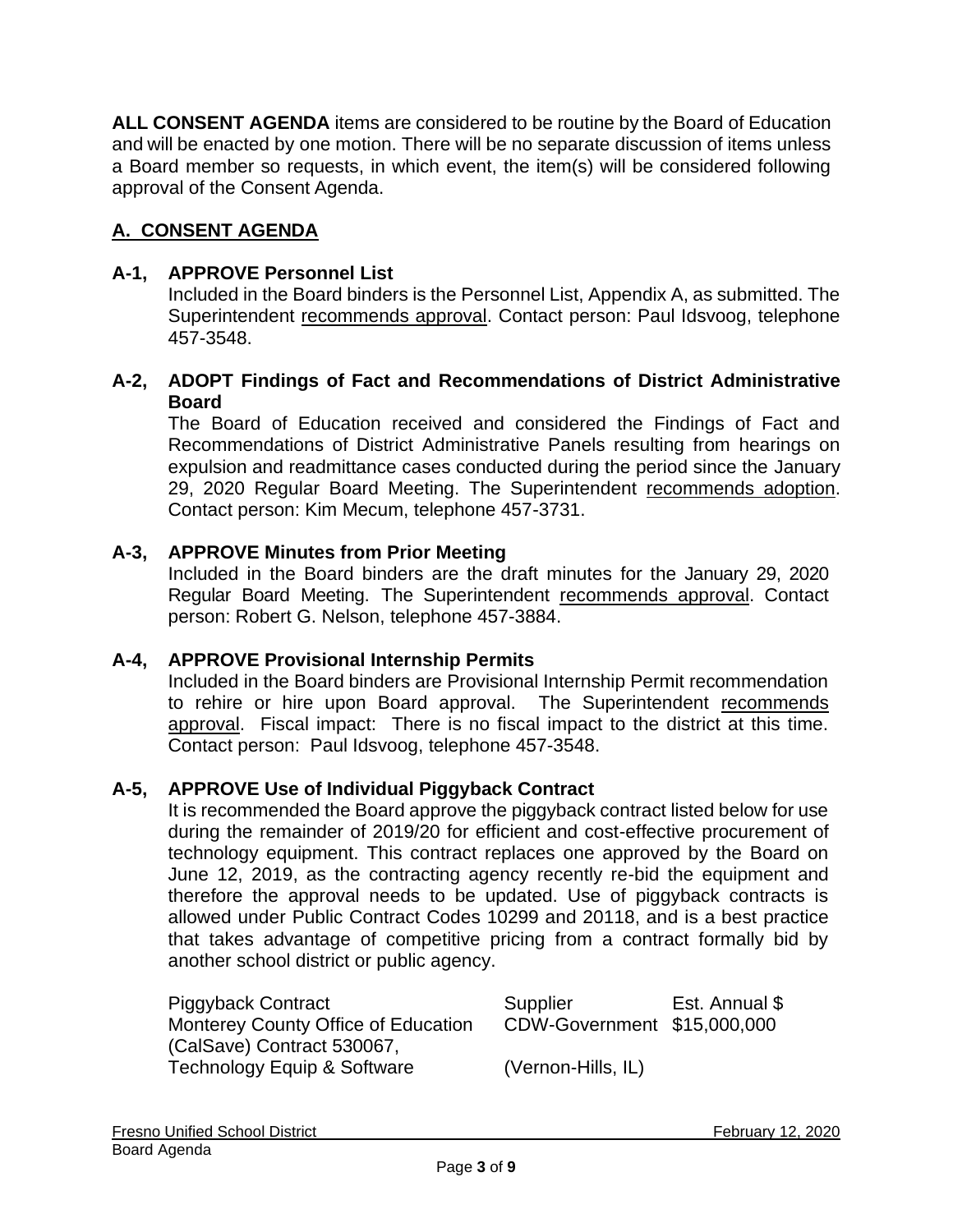# **A. CONSENT AGENDA - continued**

The Superintendent recommends approval. Fiscal impact: Funding will be determined on a project-by-project basis; estimated annual expenditures for the CDW-Government piggyback contract is \$15,000,000. Contact person: Karin Temple, telephone 457-3134.

#### **A-6, APPROVE Agreement with Erahm Christopher for Student Voice Active Listener Training**

Included in the Board binders is an agreement with Erahm Christopher to provide Active Listener Training using the movie *Listen* in support of the Student Advisory Board student voice objectives. This agreement extends the partnership with Erahm Christopher to complete a comprehensive review of program materials and develop a plan to implement student voice forums and active listening on all high school campuses. The Superintendent recommends approval. Fiscal impact: Funding in the amount of \$7,561 is available in the student voice and school leadership budgets. Contact person: Kim Mecum, telephone 457-3731.

#### **A-7, APPROVE Proposed Revisions for Board Policy**

Included in the Board binders are proposed revisions for one Board Policy (BP):

• BP 1312.3 Uniform Complaint Procedures

These revisions meet the legal mandates recommended by CDE's Federal Program Monitoring (FPM) requirements. The Superintendent recommends approval. Fiscal impact: There is no fiscal impact to the district at this time. Contact person: David Chavez, telephone 457-3566.

#### **A-8, RATIFY Change Orders for the Projects Listed Below**

Included in the Board binders is information on Change Orders for the following projects:

Bid 19-36, Fresno High School Locker Room and Weight Room HVAC **Improvements** 

Change Order 2 presented for ratification: \$ 14,926

Bid 19-41, Wawona K-8 School Classroom and Restroom Additions Change Order 3 presented for ratification: \$ 76,886

The Superintendent recommends ratification. Fiscal impact: \$91,812 is available in the Measure X Fund for Bids 19-36 and 19-41. Contact person: Karin Temple, telephone 457-3134.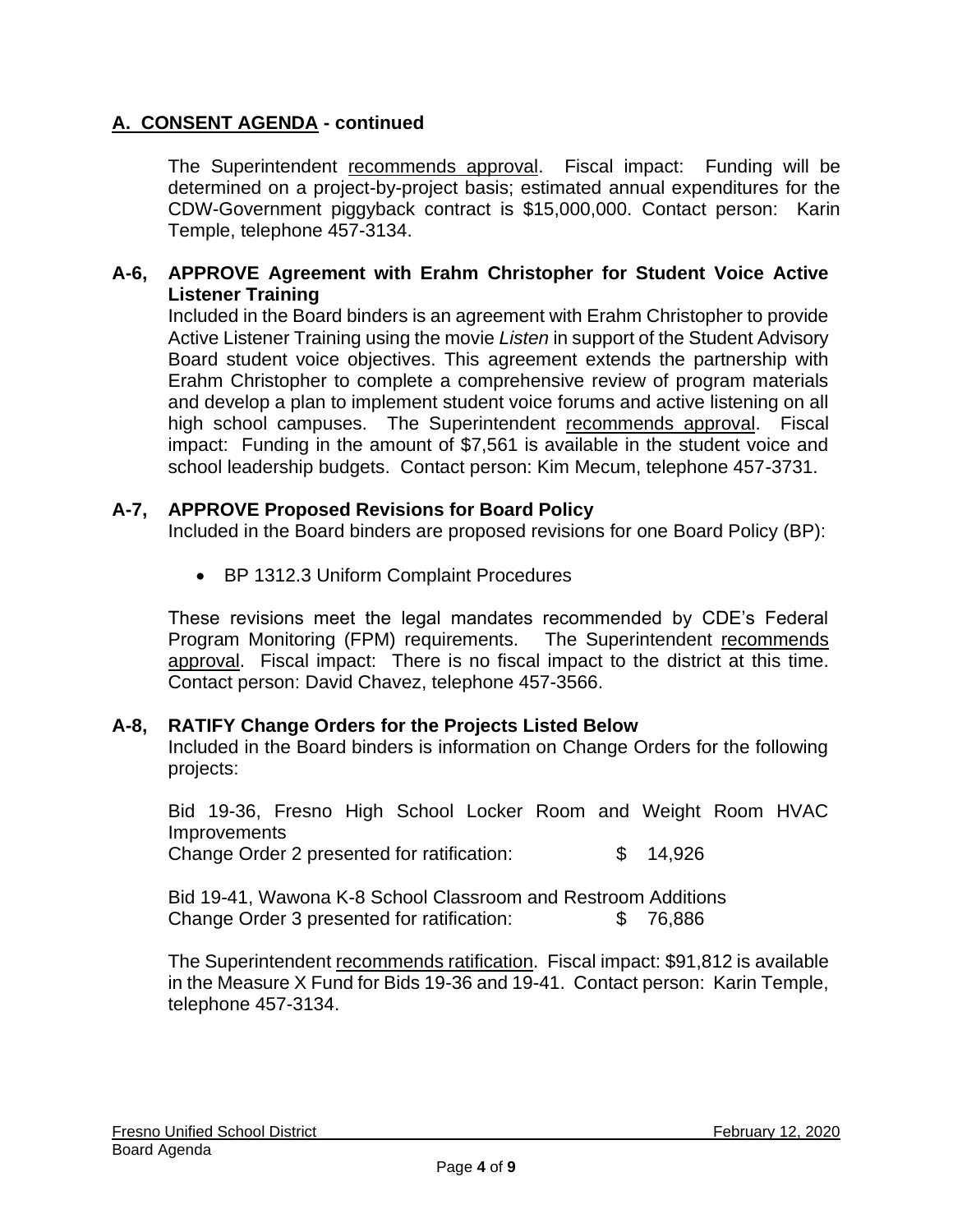# **A. CONSENT AGENDA - continued**

#### **A-9, RATIFY Purchase Orders from November 1, 2019 through November 30, 2019, and Zero Dollar Contracts – Primary Report**

Included in the Board binders is information on purchase orders issued from November 1, 2019 through November 30, 2019.Two agenda items are presented to ratify purchase orders. The first item includes the Primary Report with all purchase orders issued during the reported dates with the exception of those that may present a potential conflict of interest for an individual Board member. All remaining purchase orders are in the Supplemental Report and presented as a second agenda item. Also attached and included for ratification is a list of zerodollar contracts that specify terms, but no funds will be exchanged between Fresno Unified and other entities. The Superintendent recommends ratification. Fiscal impact: Funding is noted on the attached pages. Contact person: Karin Temple, telephone 457-3134.

#### **A-10, RATIFY Purchase Orders from November 1, 2019 through November 30, 2019 – Supplemental Report**

Included in the Board binders is information on purchase orders issued from November 1, 2019 through November 30, 2019. Two agenda items are presented to ratify purchase orders. The first item includes the Primary Report with all purchase orders issued during the reported dates with the exception of those that may present a potential conflict of interest for an individual Board member. All remaining purchase orders are in the Supplemental Report and presented as a second agenda item. The Superintendent recommends ratification. Fiscal impact: Funding is noted on the attached pages. Contact person: Karin Temple, telephone 457-3134.

#### **END OF CONSENT AGENDA (ROLL CALL VOTE)**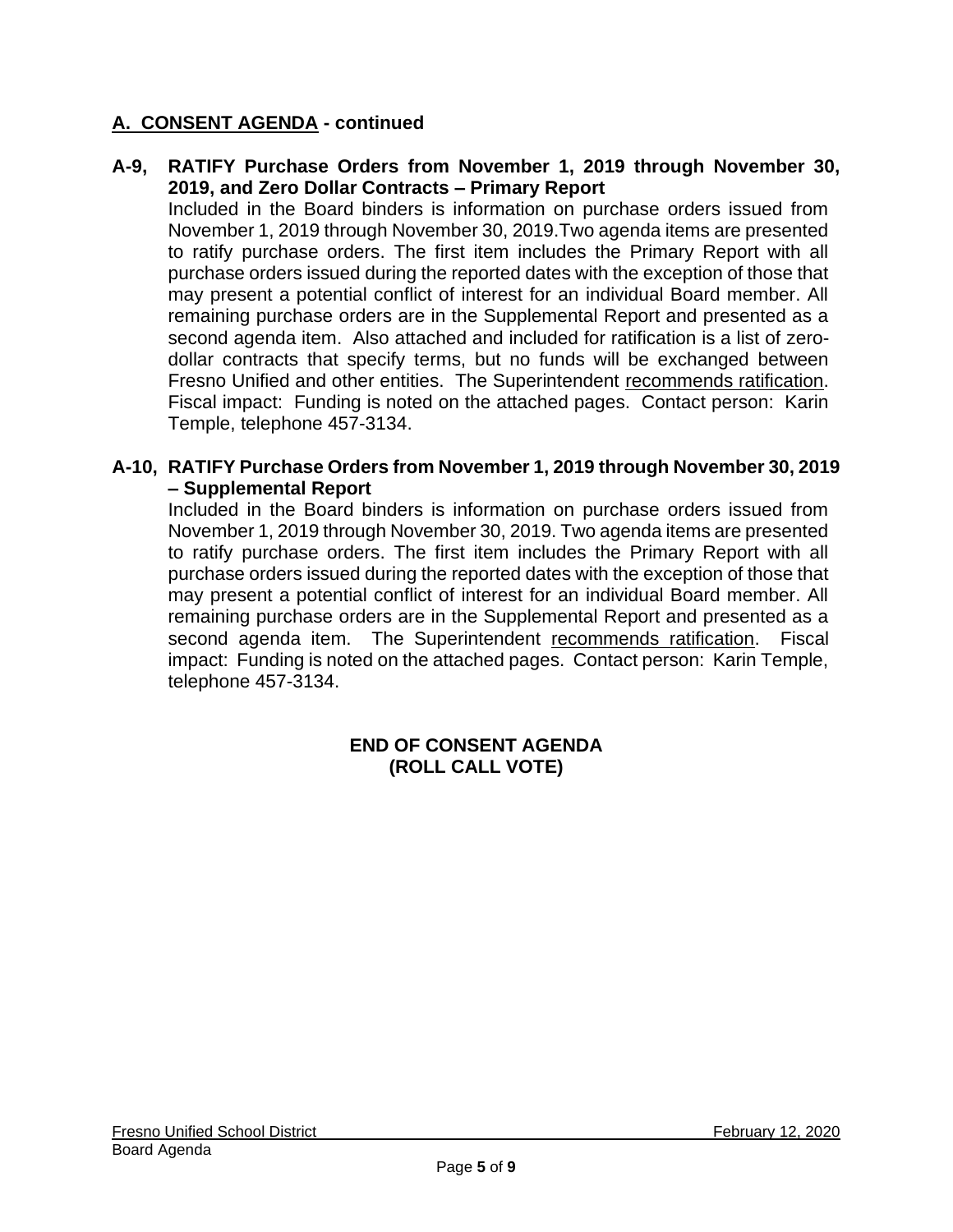# **UNSCHEDULED ORAL COMMUNICATIONS**

Individuals who wish to address the Board on topics within the Board's subject matter jurisdiction, but **not** listed on this agenda may do so at this time. If you wish to address the Board on a specific item that is listed on the agenda, you should do so when that specific item is called.

While time limitations are at the discretion of the Board President, generally members of the public will be limited to a maximum of three (3) minutes per speaker for a total of thirty (30) minutes of public comment as designated on this agenda. Any individual who has not had an opportunity to address the Board during this initial thirty (30) minute period may do so at the end of the meeting after the Board has addressed all remaining items on this agenda. Without taking action and only as expressly permitted by Board Bylaw 9323, Board members may ask questions, make brief announcements, or provide a brief response to statements presented by the public about topics raised in unscheduled oral communications.

Board members must be recognized by the President in order to speak and will generally be limited to no more than one (1) minute each for this purpose. The Board President shall have the discretion to further limit Board members' opportunity to speak on topics raised in unscheduled oral communications to ensure the orderly and efficient conduct of District business.

Members of the public with questions on school district issues may submit them in writing. The Board will automatically refer to the Superintendent any formal requests that are brought before them at this time. The appropriate staff member will furnish answers to questions.

# **B. CONFERENCE/DISCUSSION AGENDA**

# **7:00 P.M.**

**B-11**, **DISCUSS and DECIDE in the Matter of the Endeavor Charter School Petition** Available in the Board office for review is a petition presented by Western Sierra Charter Schools for the establishment of a new charter, Endeavor Charter School, to operate July 1, 2020 through June 30, 2025. The educational program will serve approximately 254 students in grades transitional kindergarten through twelve, in an independent study, personalized learning format. The Superintendent will recommend a decision at night of Board meeting. Fiscal impact: The estimated fiscal impact to Fresno Unified School District for 2020/21 is \$577,877. Contact person: Kim Mecum, telephone 457-3731.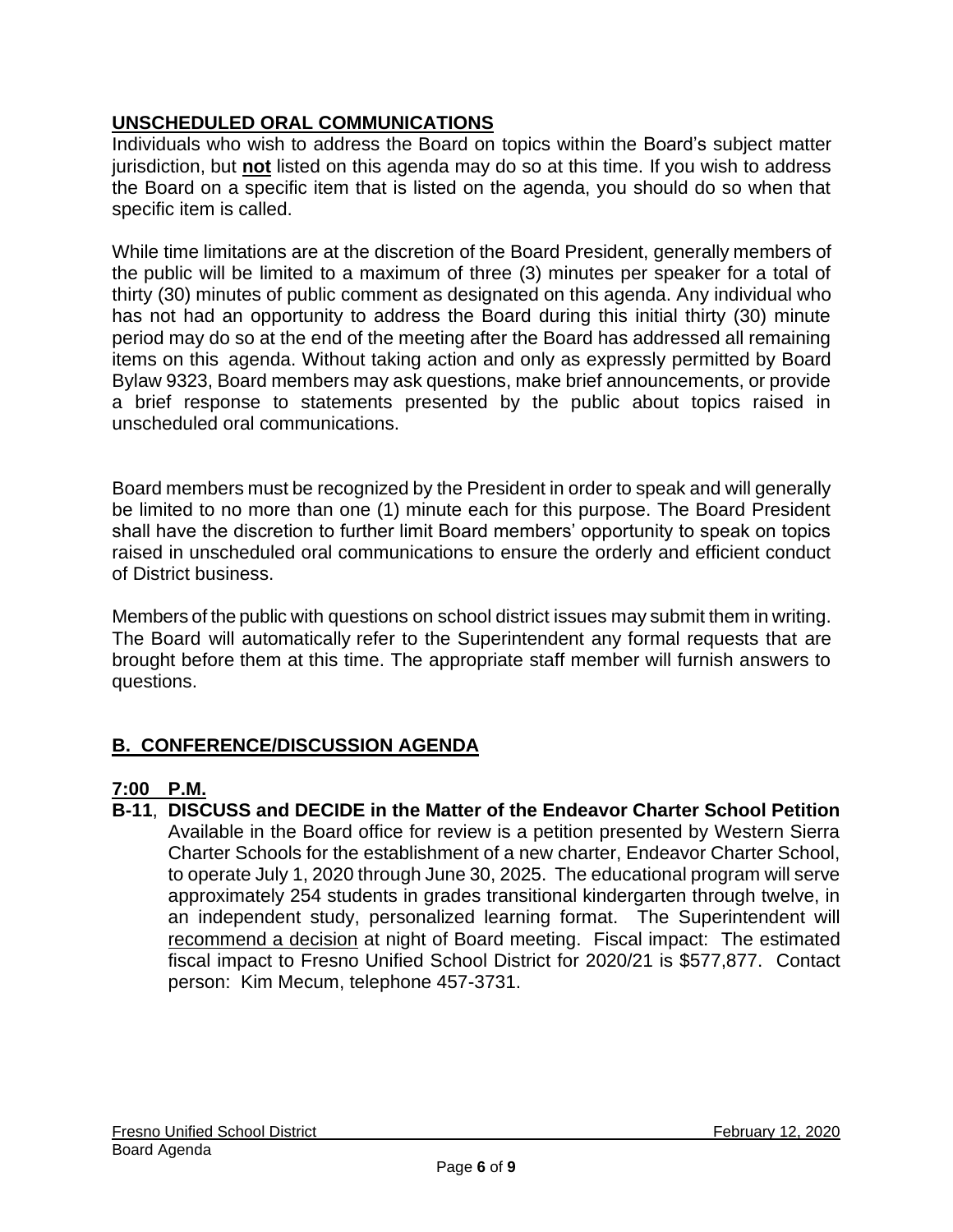# **B. CONFERENCE/DISCUSSION AGENDA - continued**

# **7:25 P.M.**

#### **B-12**, **OPPORTUNITY for PUBLIC DISCUSSION of the California School Employees Association, Chapter 125 2020-2021 initial proposal to the Fresno Unified School District**

Included in the Board binders is the California School Employees Association, Chapter 125 2020-2021 initial proposal to the Fresno Unified School District presented at the January 29, 2020 meeting of the Board of Education and returned to this agenda for a formal presentation, public discussion and acknowledgement of receipt. Fiscal impact: There is no fiscal impact to the district at this time. Contact person: Paul Idsvoog, telephone 457-3548.

# **7:30 P.M.**

**B-13**, **OPPORTUNITY for PUBLIC DISCUSSION and ADOPTION of the Fresno Unified School District 2020-2021 Initial Proposal to the California School Employees Association, Chapter 125**

In accordance with Government Code 3547, all initial proposals of the publicschool employer shall be presented at a public meeting of the public-school employer, and thereafter shall be public record. Included in the Board binders is the Fresno Unified School District 2020-2021 initial proposal to the California School Employees Association, Chapter 125 presented at the January 29, 2020 meeting of the Board of Education and returned to this agenda for a formal presentation, public discussion and Board adoption. The Superintendent recommends adoption. Fiscal impact: There is no fiscal impact to the district at this time. Contact person: Paul Idsvoog, telephone 457-3548.

### **7:35 P.M.**

#### **B-14**, **OPPORTUNITY for PUBLIC DISCUSSION of the California School Employees Association, Chapter 143, Food Service 2020-2021 initial proposal to the Fresno Unified School District**

Included in the Board binders is the California School Employees Association, Chapter 143, Food Service 2020-2021 initial proposal to the Fresno Unified School District presented at the January 29, 2020 meeting of the Board of Education and returned to this agenda for a formal presentation, public discussion and acknowledgement of receipt. Fiscal impact: There is no fiscal impact to the district at this time. Contact person: Paul Idsvoog, telephone 457-3548.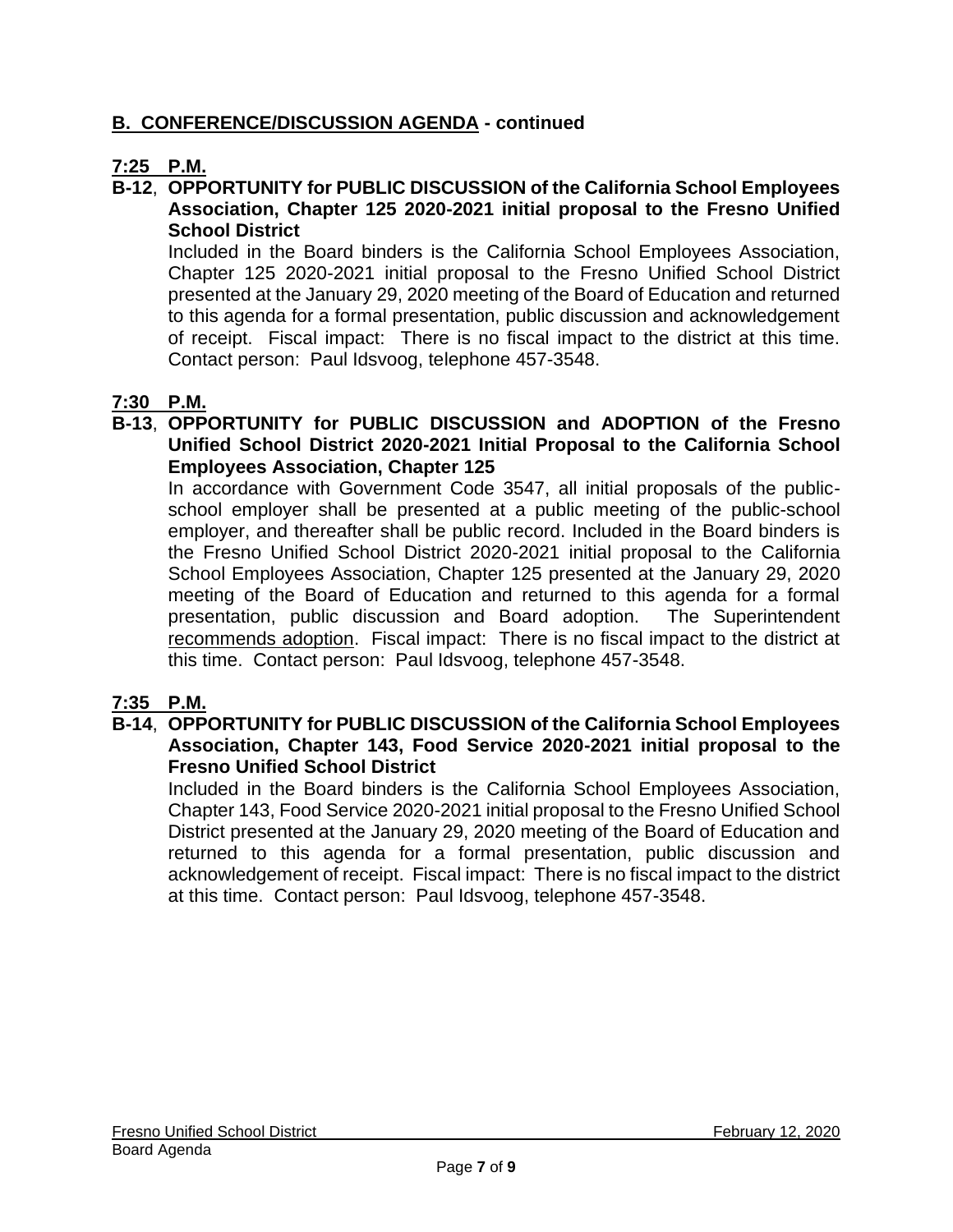# **B. CONFERENCE/DISCUSSION AGENDA - continued**

### **7:40 P.M.**

**B-15**, **OPPORTUNITY for PUBLIC DISCUSSION and ADOPTION of the Fresno Unified School District 2020-2021 Initial Proposal to the California School Employees Association, Chapter 143, Food Service**

In accordance with Government Code 3547, all initial proposals of the publicschool employer shall be presented at a public meeting of the public-school employer, and thereafter shall be public record. Included in the Board binders is the Fresno Unified School District 2020-2021 initial proposal to the California School Employees Association, Chapter 143, Food Service presented at the January 29, 2020 meeting of the Board of Education and returned to this agenda for a formal presentation, public discussion and Board adoption. The Superintendent recommends adoption. Fiscal impact: There is no fiscal impact to the district at this time. Contact person: Paul Idsvoog, telephone 457-3548.

#### **7:45 P.M.**

#### **B-16**, **PRESENT and DISCUSS Updates on the Local Control and Accountability Plan Stakeholder Outreach**

The Local Control and Accountability Plan (LCAP) outlines the district goals, actions and expenditures planned for improving student outcomes. Critical to the development of the plan is engagement of district stakeholders in order to seek input and feedback on the district's plan for elevating student success. The presentation will include an update from staff regarding the district's outreach efforts. Fiscal impact: All actions outlined in the Local Control and Accountability Plan are funded with General Fund resources, which include the Local Control Funding Formula funds. Contact person: Ruth F. Quinto, telephone 457-6226.